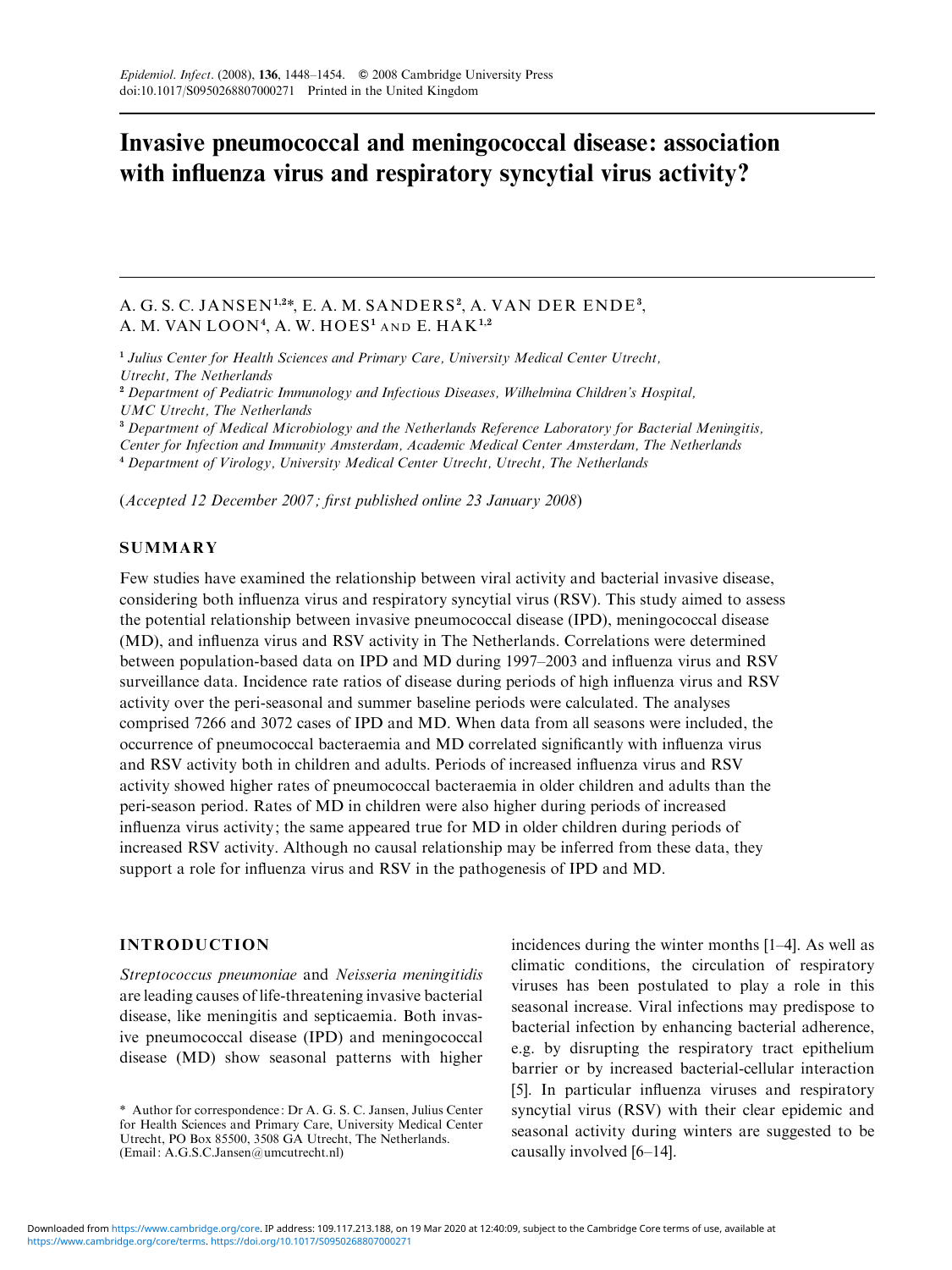Few ecological studies have examined the epidemiological relationship between invasive bacterial disease and respiratory viral activity in the community, looking at influenza virus and RSV separately [1, 10, 11]. Since both viruses often co-circulate, it is usually difficult to differentiate influenza virusactive periods from RSV-active periods. In The Netherlands during 1997–2003, however, viral surveillance data revealed largely separate peaks of influenza virus and RSV activity. In the present study, we aimed to assess the potential relationship between IPD, MD, and influenza virus and RSV activity.

## METHODS

#### Viral surveillance

In The Netherlands, a national representative laboratory-based surveillance for various viruses is conducted by the Weekly Sentinel System of the Dutch Working Group on Clinical Virology throughout the whole year. On a weekly basis they provide the absolute number of reported patients either hospitalized or visiting outpatient clinics that tested positive for a certain virus. Data on influenza virus and RSV during the period 1997–2003 were used in the present study. During the study period, most of the laboratory diagnoses of influenza and RSV infections were made by virus isolation on cell culture or by rapid antigen tests. The great majority of diagnoses were made by rapid antigen detection methods – immunofluorescence tests directly on patients' specimens or rapid slide tests. The weekly virological reports adequately reflect trends in national viral activity [15].

#### Pneumococcal and meningococcal isolates

The Netherlands Reference Laboratory for Bacterial Meningitis (NRLBM, Academic Medical Center/ National Institute of Public Health and the Environment, Amsterdam, The Netherlands) collects isolates nationwide from cerebrospinal fluid (CSF) and blood from hospitalized patients with proven bacterial meningitis (CSF and possibly blood culture-positive), or bacteraemia with suspected meningitis (blood culture-positive only), bacteraemia without suspected meningitis, or isolates from other normally sterile bodily fluids. From week 27 of 1997 to week 26 of 2003 all blood and CSF samples sent to the NRLBM and positive for S. pneumoniae were considered. IPD and MD were defined as all cases in which  $S$ . pneumoniae or  $N$ . meningitidis was isolated from blood and/or CSF. IPD was further subdivided in bacteraemia (blood culturepositive only) and meningitis (CSF and possibly blood culture-positive).

#### Dutch immunization guidelines

For MD the last season (2002–2003) was excluded from the analysis because nationwide vaccination against serogroup C meningococci commenced for all individuals aged between 1 and 18 years in 2002. Pneumococcal vaccination has not been routinely recommended for elderly persons in The Netherlands, and consequently uptake of the 23-valent pneumococcal polysaccharide vaccine has been negligible [16]. Heptavalent pneumococcal conjugate vaccination has only recently (in 2006) been introduced into the national immunization programme for infants. During our study period, influenza vaccination was recommended for persons with high-risk medical conditions (such as chronic pulmonary or renal disease, and immunodeficiencies) and for all persons aged  $\geq 65$  years irrespective of the presence of these conditions. Influenza vaccination coverage of the total population during 1997–2003 in age groups 16–44, 45–64, 65–74 and  $\geq$  75 years was on average 5%, 15%, 70% and 80%, respectively (Statistics Netherlands, Voorburg/Heerlen, The Netherlands). Annual figures for children were unavailable, but coverage was 3% for the 0–4 years age group and 5–6% for the 5–14 years age group in 2003 [17].

#### Analyses

The relationship between the weekly rate of IPD and MD with the weekly number of laboratory identifications of influenza viruses and RSV was assessed by calculating the Spearman correlation coefficient correcting for long-term trends, with SAS statistical software version 8.02 (SAS Institute, Cary, NC, USA). In an attempt to quantify the potential relationship between invasive bacterial disease and the circulation of influenza viruses and RSV, the methods of Izurieta et al. were applied with minor modifications [18]. Influenza virus-active periods were defined for each winter season from week 40 to week 20, as periods of at least two consecutive weeks in which each week accounted for at least 5% of the season's total number of influenza virus isolates [18].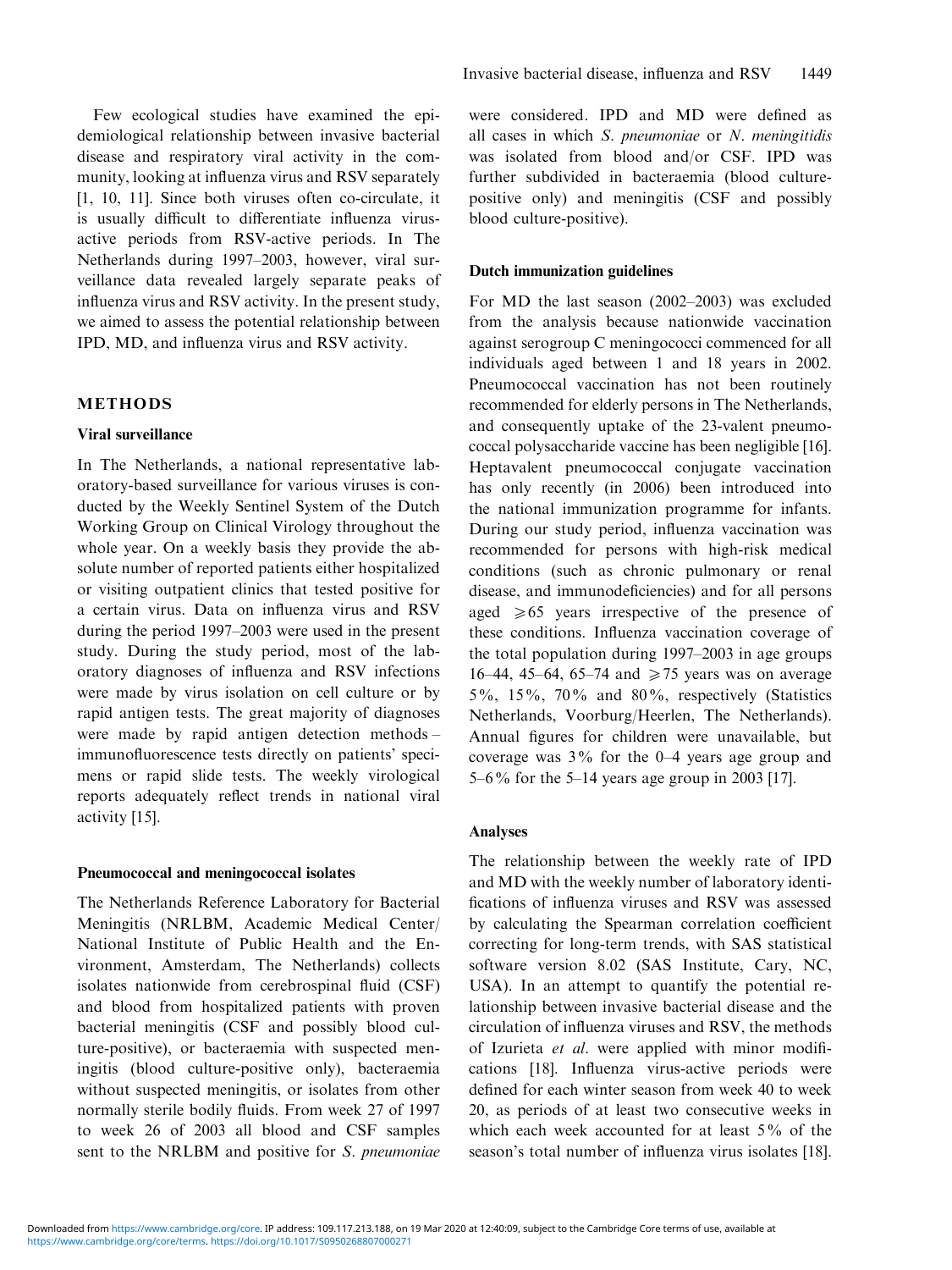

Fig. 1. Invasive pneumococcal disease in all ages together in relation to the circulation of influenza viruses and RSV in the community.

Periods of influenza virus predominance were defined as the influenza virus-active weeks with  $\lt 5\%$  of the season's total number of positive tests for RSV [18]. Similarly, the RSV-active period was defined as periods of at least two consecutive weeks in which each week accounted for at least 5% of the season's total number of positive tests for RSV. Periods of RSV predominance were defined as the RSV-active weeks with  $\langle 5\%$  of the season's total number of influenza virus isolates. Peri-seasonal baseline periods were defined as those periods of at least two consecutive weeks with each week accounting for  $\langle 5\% \rangle$  of the season's total number of influenza virus isolates and positive tests for RSV during the winter season (week 40 to week 20). Finally, the summer baseline period was defined as weeks 21–39. Unlike Izurieta and colleagues' study, weeks in which parainfluenza viruses were isolated were not excluded from the study as (sporadic) isolates were reported throughout the year. For the same reason, weeks in which sporadic isolates of influenza virus and RSV were reported during the summer baseline period were not excluded.

Age-specific incidence rate ratios with 95% confidence intervals of MD and IPD during periods of influenza virus and RSV predominance compared to the peri-seasonal and summer reference period were calculated with Episheet (K. Rothman, Episheet: Spreadsheets for the analysis of epidemiological data, 2002).

## **RESULTS**

In total 7266 episodes of IPD were recorded in the 6-year period. Isolated bacteraemia accounted for the majority of episodes  $(81\%)$ ; meningitis was diagnosed in 19% (1391 episodes). With regard to MD (3072 episodes during the 5-year surveillance period), meningitis accounted for 60% of episodes, isolated bacteraemia for 39% of cases, and other MD for 1%.

Figure 1 demonstrates that the occurrence of pneumococcal bacteraemia peaked when influenza viruses and RSV circulated each year, although invasive bacterial disease had already started to rise before the peaks of influenza virus and RSV activity. This seasonality was also present for MD in children, although less pronounced (Fig. 2).

According to the definitions, there were 92 influenza virus-active and/or RSV-active weeks; 46 weeks of influenza predominance, 42 weeks of RSV predominance, and only 4 weeks of both influenza virus and RSV activity during 1997–2003. Significant positive correlations were found between weekly rates of invasive bacterial disease and the weekly number of laboratory identifications of influenza viruses and RSV in both children and adults (Table). During periods of influenza virus predominance, rates of pneumococcal bacteraemia in older children and adults were significantly higher than those during the peri-season (Table); MD rates were significantly higher in children but not in adults. During periods of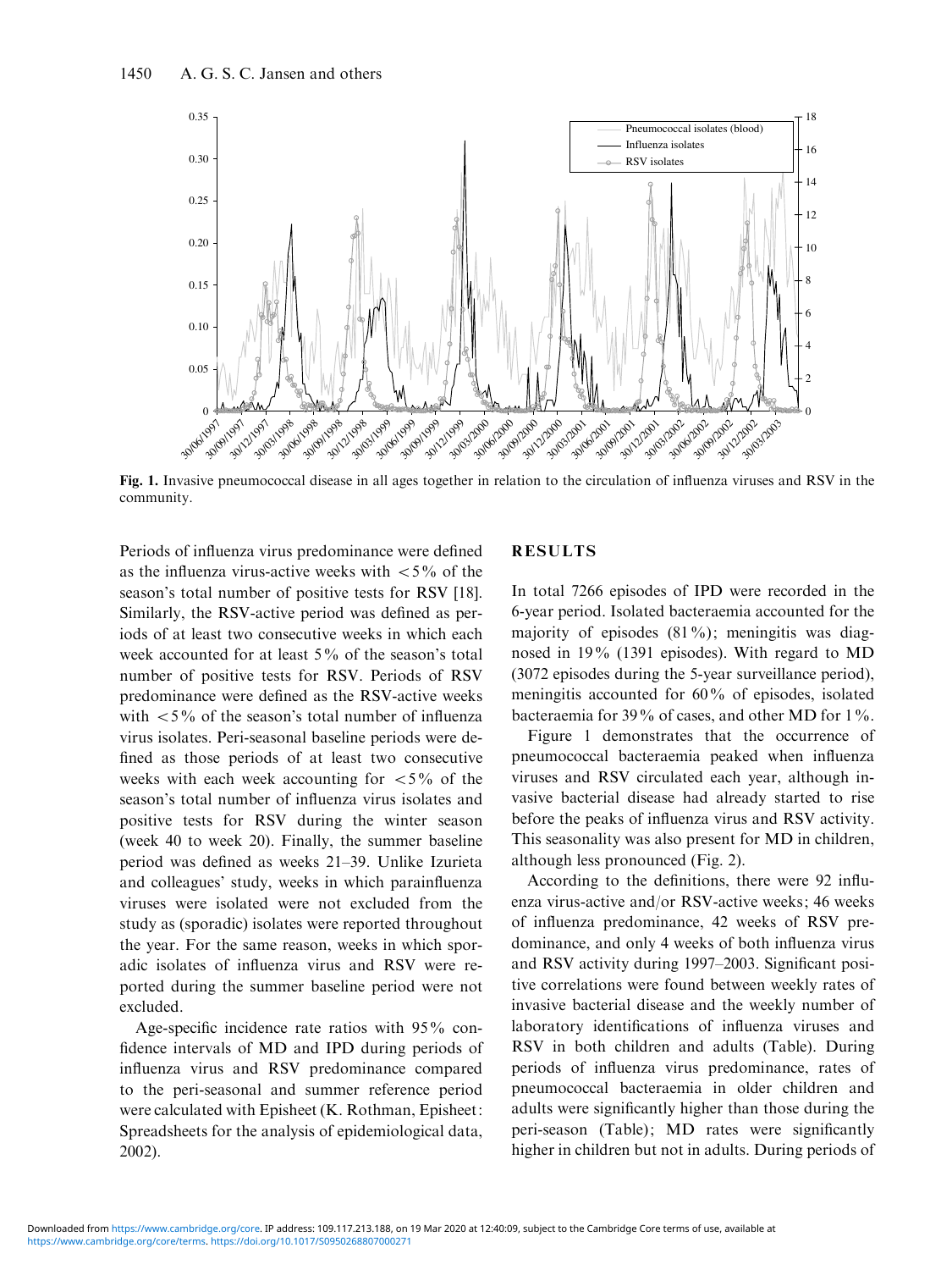

Fig. 2. Invasive meningococcal disease in children in relation to the circulation of influenza viruses and RSV in the community.

RSV predominance, rates of MD were higher only in older children, and IPD rates were significantly higher in adults but not in children.

## DISCUSSION

In this 6-year retrospective study with largely separate peaks of influenza virus and RSV activity in The Netherlands, IPD and MD were significantly associated with the circulation of these viruses in the community in all age groups when data from all seasons were included. However, when analysis was restricted to the period from week 40 of one year until week 20 of the next, in an attempt to adjust for other seasonal effects, the results were variable. During periods of influenza virus predominance, rates of MD in children were significantly higher than those during the peri-season, and rates of pneumococcal bacteraemia were higher in older children and adults but not in young children. IPD rates in adults were higher during periods of RSV predominance, while rates of MD only appeared higher in older children.

Previous studies demonstrated that patients with severe pneumococcal pneumonia and MD were more likely than control subjects to show serological evidence of recent influenza virus infection [7, 19]. Madhi & Klugman showed in a double-blind, randomized, placebo-controlled trial that pneumococcal conjugate vaccination appeared to reduce the incidence of hospitalization for pneumonia associated with influenza

A virus and RSV in children [20]. These data also suggest that these viral infections predispose to pneumococcal co-infection in the lung. Additionally, some ecological studies reported a significant correlation between influenza virus and RSV activity and IPD in adults [1, 10], although others did not confirm this [11]. In children significant correlations were also reported between IPD and RSV activity [1, 10, 11]. The temporal relationship between IPD and influenza virus activity in children appeared less clear [10, 11], only one study reported a significant correlation after incorporation of a time lag [1]. Regarding MD, a significant relationship with influenza virus activity in infants was reported by one study [13]. In contrast, various other studies assessing the relationship between MD and RSV, concluded that no convincing evidence could be found for a causal association between RSV and MD [9, 14]. In the present study, IPD and MD in both children and adults correlated directly with influenza virus and RSV activity. We did not incorporate a time lag, since our viral surveillance data originated merely from a hospital population.

In the present study, IPD rates already seemed to rise before influenza virus and RSV activity did. The same appeared to be true for MD. This suggests that apart from viral activity, other seasonal factors may be important in the aetiology of invasive bacterial disease and may imply that correction for seasonality is necessary.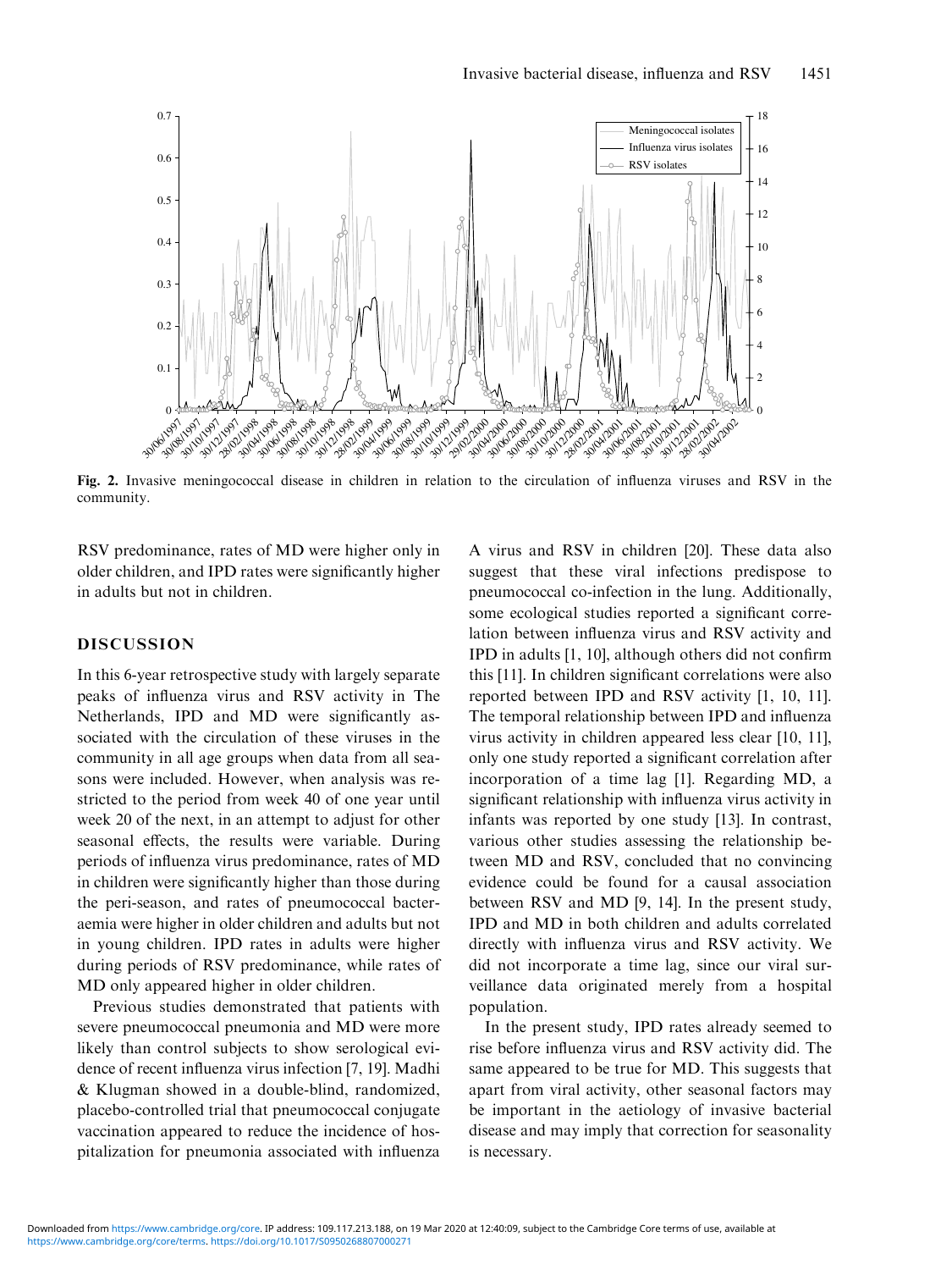|                          |                      |                   | Incidence rate ratios $(95\%$ confidence interval)                  |                               |                                             |                                      |
|--------------------------|----------------------|-------------------|---------------------------------------------------------------------|-------------------------------|---------------------------------------------|--------------------------------------|
|                          | Spearman correlation |                   | Periods of influenza virus predominance Periods of RSV predominance |                               |                                             |                                      |
| Age (years)              | Influenza<br>viruses | <b>RSV</b>        | <i>vs.</i> peri-seasonal<br>baseline period                         | vs. summer<br>baseline period | <i>vs.</i> peri-seasonal<br>baseline period | <i>vs.</i> summer<br>baseline period |
| Pneumococcal bacteraemia |                      |                   |                                                                     |                               |                                             |                                      |
| $0 - 4$                  | 0.24 (P < 0.01)      | 0.29 (P < 0.01)   | $1.28(0.97-1.69)$                                                   | $2.48(1.81-3.39)$             | $1.21(0.90-1.62)$                           | $2.34(1.69-3.23)$                    |
| $5 - 17$                 | 0.21 (P < 0.01)      | $0.12 (P = 0.03)$ | $2.16(1.30-3.61)$                                                   | $2.18(1.32 - 3.59)$           | $1.72(0.98-3.00)$                           | $1.73(1.00-2.99)$                    |
| $\geqslant$ 18           | 0.62 (P < 0.01)      | 0.59 (P < 0.01)   | $1.23(1.15-1.33)$                                                   | $2.30(2.11-2.49)$             | $1.21(1.12-1.30)$                           | $2.45(2.06-2.25)$                    |
| Pneumococcal meningitis  |                      |                   |                                                                     |                               |                                             |                                      |
| $0 - 4$                  | $0.23 (P = 0.01)$    | 0.36 (P < 0.01)   | $0.99(0.76-1.29)$                                                   | $2.45(1.80-3.33)$             | $1.14(0.88 - 1.47)$                         | $2.81(2.08-3.81)$                    |
| $5 - 17$                 | $0.14 (P=0.02)$      |                   | $2.58(1.41-4.69)$                                                   | $2.19(1.25 - 3.84)$           | $1.23(0.57-2.62)$                           | $1.04(0.50-2.16)$                    |
| $\geqslant$ 18           | 0.39 (P < 0.01)      | 0.44 (P<0.01)     | $1.09(0.90-1.32)$                                                   | $2.25(1.81-2.79)$             | $1.30(1.08-1.56)$                           | $2.68(2.17-3.31)$                    |
| Meningococcal disease    |                      |                   |                                                                     |                               |                                             |                                      |
| $0 - 4$                  | 0.32 (P < 0.01)      | 0.35 (P < 0.01)   | $1.37(1.18-1.59)$                                                   | $1.80(1.54 - 2.11)$           | $1.13(0.96-1.34)$                           | $1.49(1.26-1.78)$                    |
| $5 - 17$                 | 0.22 (P < 0.01)      | 0.24 (P < 0.01)   | $1.50(1.26-1.79)$                                                   | $1.75(1.46-2.09)$             | $1.96(1.65-2.31)$                           | $2.28(1.92 - 2.70)$                  |
| $\geqslant$ 18           | 0.29 (P < 0.01)      | 0.28 (P < 0.01)   | $1.03(0.83 - 1.27)$                                                 | $1.51(1.21-1.89)$             | $1.15(0.93-1.42)$                           | $1.69(1.35 - 2.11)$                  |

Table. Incidence of invasive pneumococcal and meningococcal disease in relation to influenza virus and RSV circulation in the community

RSV, Respiratory syncytial virus.

A previous study attempted to unravel the seasonality of IPD by comparing rates of IPD and seasonal phenomena within seven different states of the United States [2]. In this study, IPD was found to be correlated inversely with the temperature  $(r = -0.82 \text{ with a})$ 1-week lag,  $P < 0.01$ ), although the lowest rates of IPD were found in the coldest states and no threshold temperature could be identified. This study also reported that the seasonal pattern of IPD correlated directly with the sinusoidal variations in photoperiod  $(r=0.85$  with a 5-week lag) throughout the states and therefore hypothesized that nationwide seasonal changes such as photoperiod-dependent variation, i.e. the variation in hours of daylight throughout the seasons, influences host susceptibility and may underlie the seasonality of IPD [2, 21]. For MD, wind speed and humidity have been suggested to play roles in seasonality [22].

The concept of whether or not to correct for seasonality is, however, very challenging. In the multifactorial aetiology of invasive bacterial disease, several environmental factors such as a shortened photoperiod and lower environmental temperature along with host- and virus-specific factors may play a role. The shortened photoperiod and lower environmental temperature may induce crowding, thereby enhancing transmission of pathogens (viruses) in the community [23], they may also affect host susceptibility to (viral) infection. In this dynamic interaction of factors, viruses may play an intermediate role by contributing to an increased susceptibility to

secondary bacterial infection [23]. In case all of these factors might affect the incidence of invasive bacterial disease independently of each other, it would be justified to correct for seasonality in order to determine the influence of the increased circulation of influenza viruses and RSV in the community. It is, however, unlikely that all these factors operate independently. Moreover, there is, for example, still no convincing evidence that either low environmental temperature or shortened photoperiod are indeed factors in the aetiology of bacterial invasive disease. It may still be that the length of the photoperiod 'just' parallels the occurrence of invasive bacterial disease. Keeping this in mind, correction for seasonality should be done with caution to avoid the possibility of overcorrection and subsequent disturbance of the potential relationship between influenza virus and RSV activity, and invasive bacterial disease. In the present study we attempted to correct for other potential seasonal factors in general, by applying the peri-seasonal baseline period as reference, encompassing the rather extended period in which rates of invasive bacterial disease tended to be higher.

To appreciate the results of the present study, some possible limitations should be discussed. It may be that our observed pattern in viral activity incorporated a delay since most of our surveillance data were derived from hospitalized patients. Therefore, viral activity in the community may already have started to rise somewhat earlier. In addition, we demonstrated positive incidence rate ratios of IPD and MD during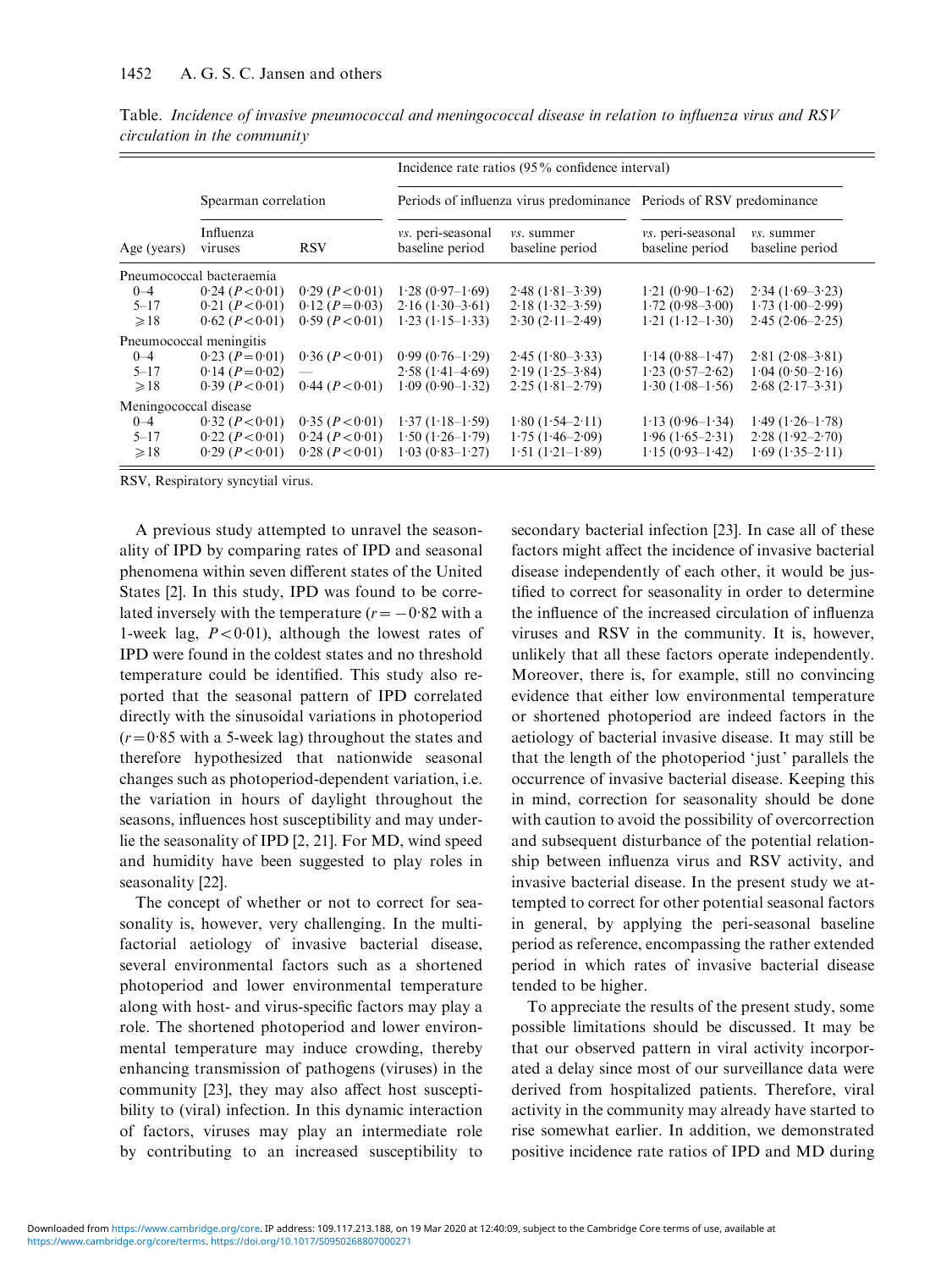influenza virus- and RSV-active periods, but no causal relationship can be inferred from these data since direct evidence for involvement of the viruses in the pathology of the infection is lacking. However, an assessment of the impact of viral seasons solely based on patients with IPD or MD that also tested positive for influenza virus or RSV would lead to an underestimation since viruses may have long gone in cases of bacterial super-infection. The temporal relationship we found between influenza virus and RSV isolation and IPD or MD activity might also have been affected by other seasonally active viruses. However, as previously stated, by taking the peri-seasonal baseline period as the reference period, we aimed to limit this possibility. Moreover, other respiratory viruses (rhinovirus, parainfluenza virus, and adenovirus) either demonstrated no clear seasonal circulation or very large periods of marginally increased activity (data available from corresponding author), also limiting their disturbing role in our study. It should be noted that the observed relationship between influenza virus infection and invasive bacterial disease in the elderly may have been underestimated since routine annual influenza vaccination has been recommended since 1996 in The Netherlands, with vaccination coverage around 70–80% during the study period (Statistics Netherlands, Voorburg/ Heerlen, The Netherlands).

A major strength of the present study is that it assessed IPD and MD nationwide, comprising a period of 6 years with different viral attack rates. Furthermore, since all years showed largely separate peaks of influenza virus and RSV activity, this allowed the potential relationship between IPD, MD, and influenza virus/RSV activity to be explored separately. Moreover, as The Netherlands is a small but densely populated country, population characteristics are relatively homogenous nationwide and viral circulation is more or less simultaneous across the country, making ecological studies more reliable. Additionally, due to nationwide surveillance our study included a large number of cases enabling subset analysis by age.

In conclusion, the present study demonstrated that during periods of increased influenza virus and RSV activity higher rates of pneumococcal bacteraemia in older children and adults were found than during the peri-season. Rates of MD in children were also higher during periods of increased influenza virus activity; the same appeared true for older children during periods of increased RSV activity. This supports a role for RSV and influenza virus in the multifactorial pathogenesis of these diseases, however, it provides no evidence for a causal relationship. Regarding the accumulating evidence for viral-bacterial interaction and given the broad range of bacterial antigens for which vaccines would be needed, additional approaches to the prevention of invasive bacterial disease may be useful, including viral vaccines.

## ACKNOWLEDGEMENT

This study was funded by The Netherlands Organization for Health Research and Development ZONMW (grant number 2200.0121). We thank the Dutch Working Group on Clinical Virology for providing the viral surveillance data.

## DECLARATION OF INTEREST

None.

## **REFERENCES**

- 1. Kim PE, et al. Association of invasive pneumococcal disease with season, atmospheric conditions, air pollution, and the isolation of respiratory viruses. Clinical Infectious Diseases 1996; 22: 100–106.
- 2. Dowell SF, et al. Seasonal patterns of invasive pneumococcal disease. Emerging Infectious Diseases 2003; 9: 573–579.
- 3. Connolly M, Noah N. Is group C meningococcal disease increasing in Europe? A report of surveillance of meningococcal infection in Europe 1993–6. Epidemiology and Infection 1999; 122: 41–49.
- 4. Shah AP, et al. Seasonality of primarily childhood and young adult infectious diseases in the United States. Chronobiology International 2006; 23: 1065-1082.
- 5. Hament JM, et al. Respiratory viral infection predisposing for bacterial disease: a concise review. FEMS Immunology and Medical Microbiology 1999; 26: 189– 195.
- 6. Young LS, et al. A simultaneous outbreak of meningococcal and influenza infections. New England Journal of Medicine 1972; 287: 5–9.
- 7. Cartwright KA, et al. Influenza A and meningococcal disease. *Lancet* 1991; 338: 554-557.
- 8. Hubert B, et al. Meningococcal disease and influenzalike syndrome: a new approach to an old question. Journal of Infectious Diseases 1992; 166: 542–545.
- 9. Stuart JM, Cartwright K, Andrews NJ. Respiratory syncytial virus infection and meningococcal disease. Epidemiology and Infection 1996; 117: 107–111.
- 10. Talbot TR, et al. Seasonality of invasive pneumococcal disease: temporal relation to documented influenza